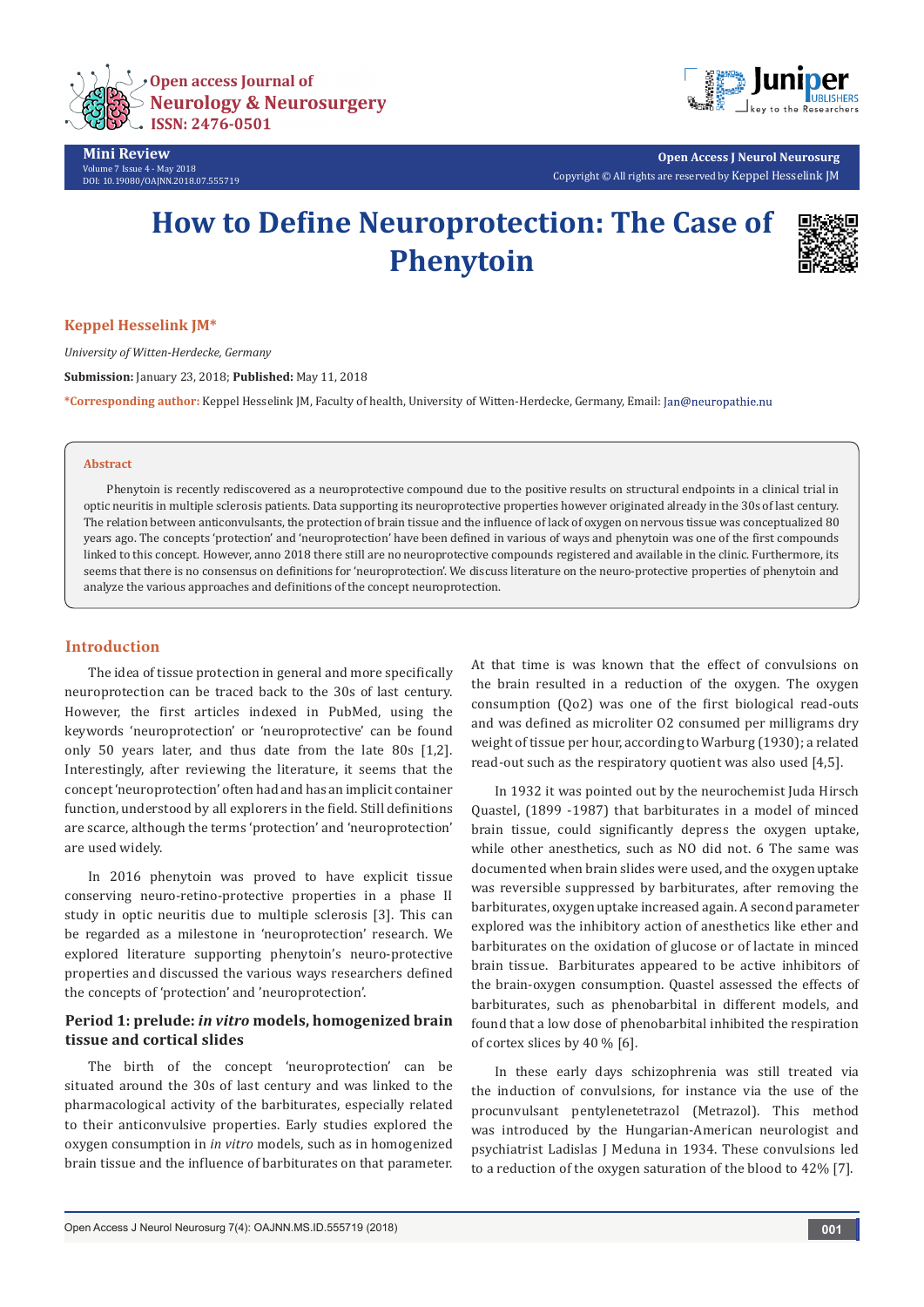In the same period Lennox and Behnke from the Department of Neurology at Harvard University Medical School, pointed out that seizures in epileptic patients can be induced by letting them breath air deficient in oxygen [8]. They are clearly quite sensitive to such oxygen reduction. A convulsion occurred in epileptic patients when the oxygen tension of the respired air was reduced to around 10%, whereas unconsciousness occurs at 7% or lower in normal persons, without leading to convulsions. Conversely Lennox and Behnke demonstrated that an increased oxygen pressure diminished the number of seizures in an epileptic patient, and their conclusion was: *"Decreased oxygen tension tends to precipitate and increased oxygen tension tends to prevent petit mal seizures"* [8].

In 1941, in a series of five isolated experiments using a model of a perfused dog head, it was concluded that pentobarbital could reduce both the oxygen and glucose uptake by the brain. Tis led the authors to concluded that barbiturates inhibit the metabolism of the brain [9]. The stage was now set for the introduction of the concept neuroprotection.

# **Period 2: protection defined as reduction of convulsions**

It seems that the term 'protection' first was used to refer to the reduction of convulsions in models of epilepsy. Pollock and Finkelman sought to find 'protection' against convulsions induced by metrazol in a rabbit model [10]. They introduced the principle 'protective time', the time period of absence of convulsions after an intravenous injection of a certain compound with potential anticonvulsant properties (metrazol), in a pharmacological model of epilepsy. 10 Merritt, Putnam and Bywater, some years later in 1945, discussed various synthetic barbiturate derivatives and used the word 'protection' for the sustained protection against electrical stimulation, by an anticonvulsant drug [11]. Although they did not explicitly define the term 'protection' they clearly referred to the anticonvulsant activity of compounds.

In 1952, the anticonvulsants potency and toxicity of 8 different anticonvulsants in different rodent models were explored. A dose-response experiment was conducted, *"between the limits of complete protection or toxicity and no protection or toxicity"* [12]. In order to qualify the responses the Protective Index (PI) for anticonvulsants was introduced and defined as the quotient of the desired endpoint in 50% of animals (ED-50) and the dose eliciting evidence of minimal neurological toxicity in 50% of animals (TD-50). The Protective Index (PI) was TD-50/ED-50. This was the first clear and quantitive definition of the concept protection as the Protective Index [12].

Protection in this period thus was defined related to the reduction or absence of convulsions in models for epilepsy. From now onwards we can identify in literature the concept of the protective action of phenytoin in various papers and models,

for instance as its protection against the effect of maximal electroshock [13].

A new indication for phenytoin emerged in the 50s, also related to the concept ofprotection: the prevention of cardiac arrhythmia after myocardial infarction. Harris & Kokernot [14] in 1950 pointed out that there were similarities between the origins of delayed cardiac ectopic discharges following coronary occlusion and focal epileptogenic discharges [14]. They subsequently suggested that drugs that have proved effect in preventing convulsions, might also suppress ectopic ventricular discharges due to acute myocardial infarction. They could prove that phenytoin (12.5mg/kg BW) produced such complete cessation of ectopic activity. Based on this work and on further observations in the clinic, phenytoin started to be used for its *"beneficial protective antiarrhythmic effect"* [15].

Zeft et al. [15] explored the protective effect of phenytoin on mortality after experimental myocardial infarction in pigs and found that phenytoin at non-toxic dose could significantly prolong survival time, and so a new parameter based on protection was introduced in the 60s. 15 The 'protective' effect in arrhythmia described in this indication was comparable to the 'protective' effect in convulsions, in both indications the 'protective' effect was against aberrant electrical activity [16].

#### **Period 3: protection defined as extended survival time**

The third period started in the early 60s of last century with experiments under the guidance of the first professor of anaesthesiology in Denmark, Professor Ole Vilhelm Secher (1918-1993). He explored the influence of barbiturates on the resistance of mice to anoxia, and documented a longer survival time in anoxic mice, anaesthetised with barbiturates compared to unanaesthetised mice, exposed to the same low oxygen concentrations. A depressing action of barbiturates on cerebral oxygen consumption was presumed [17]. Some years later, the protective action of the barbiturate thiopentone against the effects of anoxia was reproduced in a new series of experiments. A number of anesthetics were compared and survival time was most prolonged by the barbiturate thiopental, while some other anesthetics had much less or no effect, ruling out that anesthesia per se was protective. Average survival time was doubled after treatment with the barbiturate [18,19].

In 1964 two neurosurgeons introduced an elegant operation technique in cats via reversible carotid occluding clamps and discussed the best strategies to obtain 'neuroprotection' [20]. If the clamps remained in situ for 10 minutes, all cats died, but when animals were pretreated with sodium pentobarbital (12-10mg/kg BW), the mortality was reduced for more than 60%. Clearly the outcome parameter in this early study on neuroprotection was 'death' or survival'. The authors pointed out that hypothermia could protect tissues from irreversible damage caused by circulatory arrest, but that 'chemical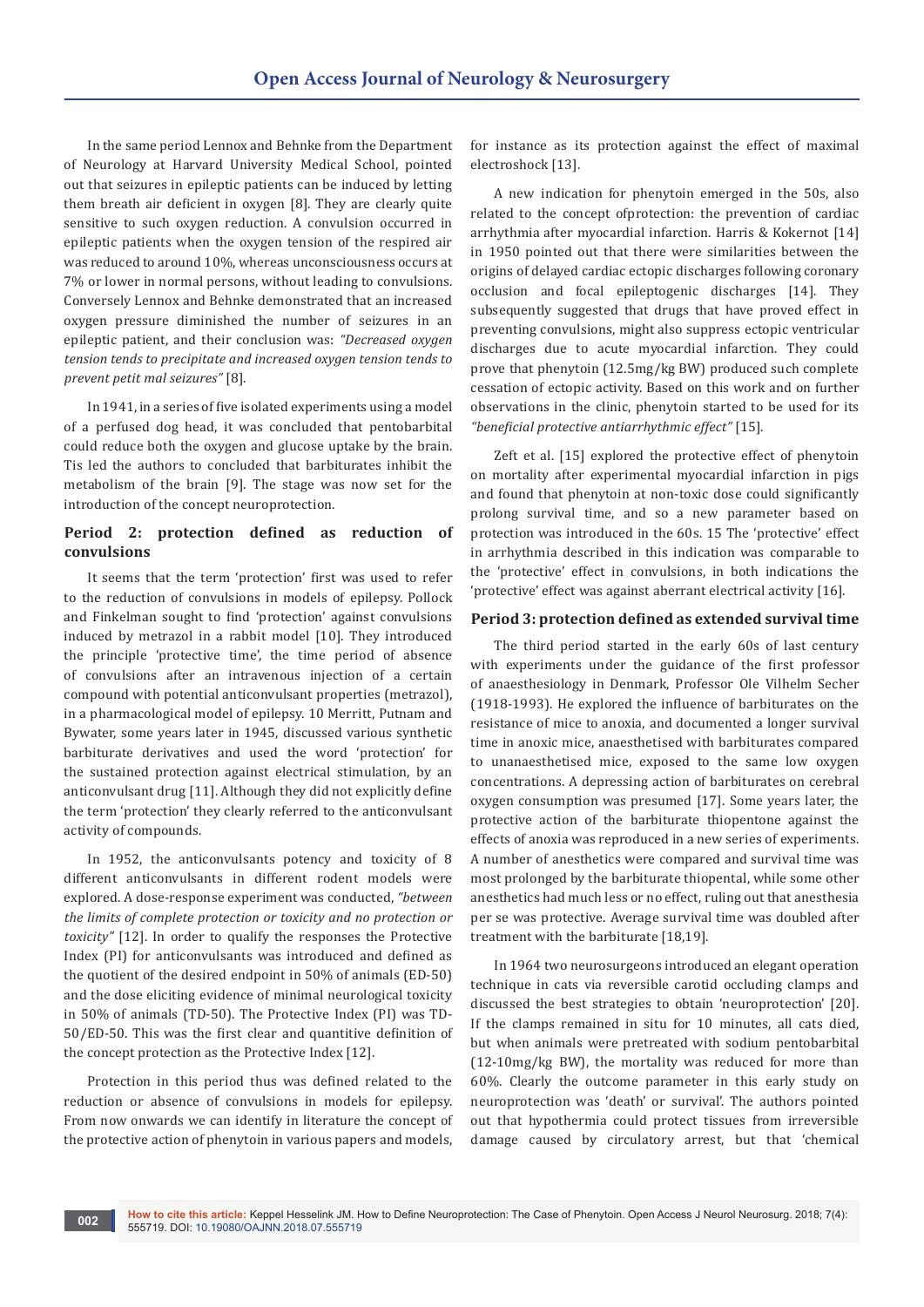protection against ischemia 'was a more feasible option. They then discussed three classes of potential protective agents:

A. agents designed to maintain the patency of the vasculature during the ischemia in order to insure complete perfusion of the tissue following its termination,

B. inhibitors of cellular activity that would lower the metabolic demands of the tissue during the ischemia, and

C. physiological compounds, added in excess of their normal concentrations, to forestall the first irreversible changes in the cells.

The authors were quite visionary and were the first in literature to suggest exploring the influence of modulating physiological pathways as ways to protect tissue. This approach has only be realized in the beginning of this age, when the autacoid palmitoylethanolamide was found to be such neuroprotective compound [21].

# **Period 4: reduction of infarction volume and new surrogate endpoints**

The modern period started in the late 50s early 60s and new studies in the field of neuroprotection emerged, focused on the salvation of brain tissue and other tissues using surrogate endpoints to quantify the degree of 'protection'. New surrogate read-outs related to neuroprotection were developed, starting In the late 50s, such as the electrocorticograph and cortical blood flow measurements, based on the delayed clearance of injected krypton-85. Such surrogate endpoints helped to evaluate the neuroprotective efficacy of interventions such as infusions of heparin in stroke models [22,23].

In this same period new experimental infarction models for the brain were developed, based on selective clipping of the middle cerebral artery, for instance using the Mayfield clip [24]. Such procedures became possible due to the development of the operating microscope in the 60s. In order to quantify the negative impact on brain tissue, volumes of cerebral infarction were measured. In a cat model, following on clipping the middle cerebral artery, the average volume of infarction was 3.73cc. The size of this infarction in survivors however never exceeded a volume of 0.5cc in size [25]. In experimentally induced cerebral infarctions in a canine model, the administration of pentobarbital, one hour after the arterial occlusion, could significantly reduce infarct volume [26]. Such neuroprotection was also described after administering phenytoin both in animal models, as well as in case series at that time at the clinic of Antonio Aldrete at the University of Colorado School of Medicine, USA [27,28].

A different kind of protective effect at the cellular level was reported in 1972, intraperitoneal applied phenytoin, one hour prior to the intravenous injection of the pancreatoxic compound alloxan, prevents pancreatic beta-cell necrosis [29]. In the same early 70s, it was established that there was an unifying

mechanism behind the protective properties of phenytoin: the underlying basis for membrane irritability induced by hypoxia was seen to be relate to the buildup of intracellular sodium concentrations. Phenytoin seemed to have a stabilizing influence on virtually all excitable membranes, via the prevention of this increase of sodium concentration in cells, induced by hypoxia [30].

## **Discussion**

The concepts 'protection' and 'neuroprotection' have been analyzed in the period since the 30s of last century up to the recent milestone papers, where fenytoin was found to be retinoprotective in multiple sclerosis patients. 3 We could identify four distinct periods with a different focus on (neuro) protection. During the prelude period (period 1) in the 30s of last century, the anticonvulsant activity of barbiturates and phenytoin started to become well established. In this period researchers used various in vitro models, homogenized brain tissue and cortical slides to document resistance of tissue against anoxic and hypoxic environments. Oxygen consumption (Qo2) was one of the parameters used, however, the term 'protection' or 'neuroprotection' was not explicitly used in this period.The concept neuroprotection can be found in literature from the 40s onwards. It was initially linked to protection against convulsions due to anticonvulsants (by barbiturates and phenytoin), and thus was based on a clinical endpoint (period 2). Subsequently, in the early 60s, in animal experiments it was documented that phenytoin could reduce mortality due to anoxia or hypoxia. The major endpoint in those days pointing to 'protection' was 'survival time' (period 3).

A new era of experimental neurology started around that time, with the emergence of new methods, like the operating microscope entering the laboratory and clinic. Quantitative endpoints based on volumetric measurements of tissue salvation became established (period 4). Protective effects of phenytoin were defined on cellular levels, tissue and organ levels. An unifying hypothesis for the mechanism of action of phenytoin became established, based on its prevention of intracellular sodium increase. Studies on retinoprotection started in the clinic in the early 70s, when the protective effect on clinical endpoints were described for phenytoin in optic neuritis and glaucoma. This led to a recent clinical phase II proof of concept study, supporting phenytoin'sretina-sparing effect in optic neuritis in multiple sclerosis patients.

Neuroprotection has been defined differently since the 30s of last century, and definitions were linked to effects on physiological and functional parameters, on the levels of cells, tissues and organs, and on the clinical level. As there is consistent evidence in all groups of outcome parameters, it is recommended for further studies to especially focus on structural endpoints,as primary surrogate endpoints, especially since the sensitivity of clinical endpoints is mostly much less compared to these structural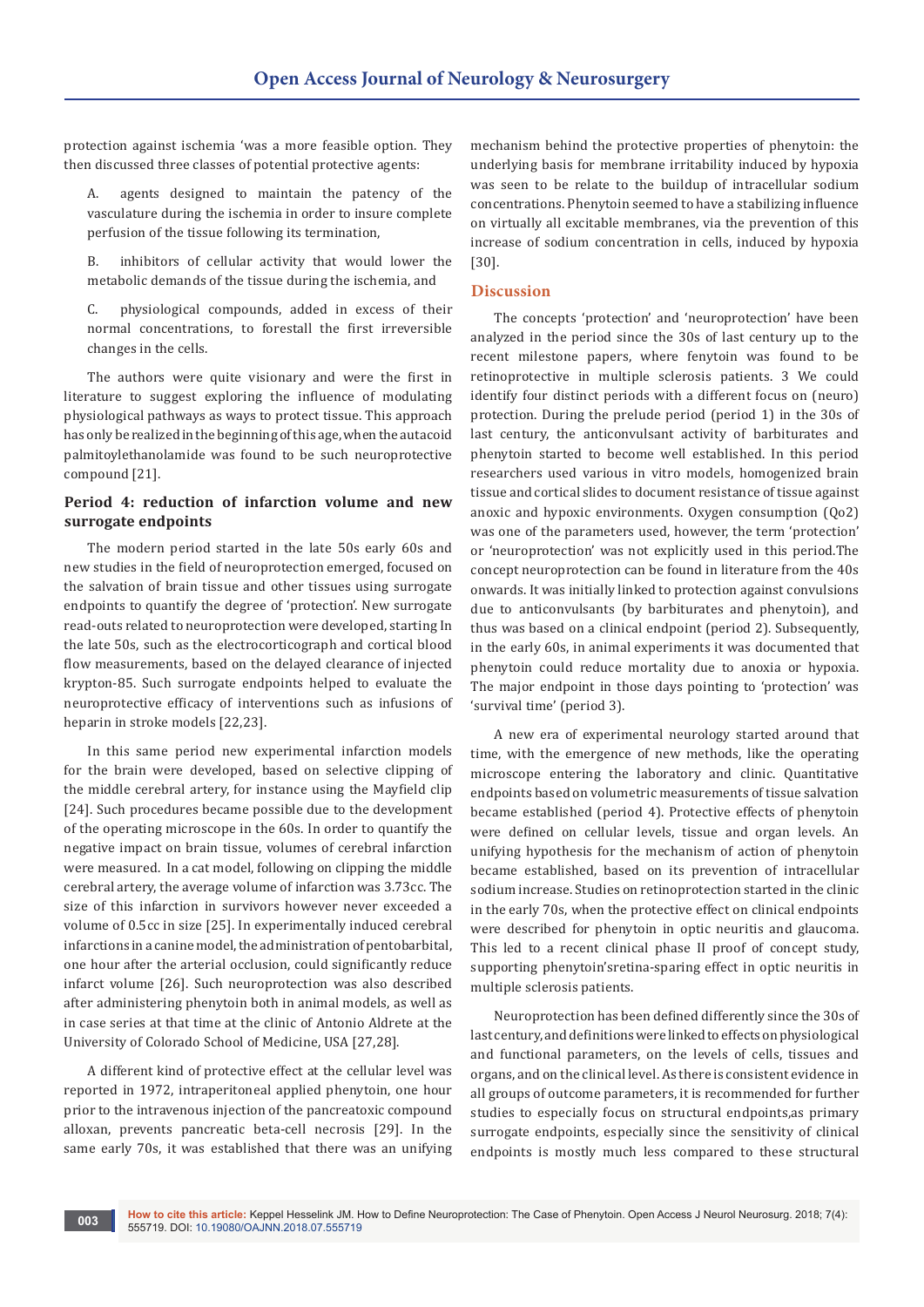endpoints. Phenytoin has been explored for its properties during a period of 70 years and consistently, throughout times, it was found to be a neuroprotective compound.

### **References**

- 1. [Silverstein FS, Buchanan K, Hudson C, Johnston MV \(1986\) Flunarizine](https://www.ncbi.nlm.nih.gov/pubmed/3715946)  [limits hypoxia-ischemia induced morphologic injury in immature rat](https://www.ncbi.nlm.nih.gov/pubmed/3715946)  [brain. Stroke 17\(3\): 477-482.](https://www.ncbi.nlm.nih.gov/pubmed/3715946)
- 2. [Gill R, Foster AC, Woodruff GN \(1987\) Systemic administration](https://www.ncbi.nlm.nih.gov/pubmed/3312511)  [of MK-801 protects against ischemia-induced hippocampal](https://www.ncbi.nlm.nih.gov/pubmed/3312511)  [neurodegeneration in the gerbil. J Neurosci 7\(10\): 3343-3349.](https://www.ncbi.nlm.nih.gov/pubmed/3312511)
- 3. [Raftopoulos R, Hickman SJ, Toosy A, Sharrack B, Mallik S, et al. \(2016\)](https://www.ncbi.nlm.nih.gov/pubmed/26822749)  [Phenytoin for neuroprotection in patients with acute optic neuritis: a](https://www.ncbi.nlm.nih.gov/pubmed/26822749)  [randomised, placebo-controlled, phase 2 trial. Lancet Neurol 15\(3\):](https://www.ncbi.nlm.nih.gov/pubmed/26822749)  [259-269.](https://www.ncbi.nlm.nih.gov/pubmed/26822749)
- 4. [Warburg, Otto Heinrich, Frank Dickens \(1930\) Metabolism of tumours.](http://www.worldcat.org/title/metabolism-of-tumours/oclc/5713227)  [London, UK.](http://www.worldcat.org/title/metabolism-of-tumours/oclc/5713227)
- 5. [Dickens F, František Šimer \(1931\) The metabolism of normal and](https://www.ncbi.nlm.nih.gov/pubmed/16744705)  [tumour tissue: The respiratory quotient in bicarbonate-media.](https://www.ncbi.nlm.nih.gov/pubmed/16744705)  [Biochemical J 25\(4\): 985.](https://www.ncbi.nlm.nih.gov/pubmed/16744705)
- 6. [Quastel JH \(1939\) Respiration in the central nervous system.](https://www.physiology.org/doi/abs/10.1152/physrev.1939.19.2.135?journalCode=physrev)  [Physiological Reviews 19\(2\): 135-183.](https://www.physiology.org/doi/abs/10.1152/physrev.1939.19.2.135?journalCode=physrev)
- 7. [Himwich, Harold E, Karl M Bowman, Joseph Wortis, Joseph JF \(1937\)](https://www.ncbi.nlm.nih.gov/pubmed/17749645)  [Brain metabolism during the hypoglycemic treatment of schizophrenia.](https://www.ncbi.nlm.nih.gov/pubmed/17749645)  [Science 86\(2229\): 271-272.](https://www.ncbi.nlm.nih.gov/pubmed/17749645)
- 8. [lennox William G, Albert R Behnke \(1936\) Effect of increased](https://jamanetwork.com/journals/archneurpsyc/article-abstract/646779?redirect=true)  [oxygen pressure on the seizures of epilepsy. Archives of Neurology &](https://jamanetwork.com/journals/archneurpsyc/article-abstract/646779?redirect=true)  [Psychiatry 35\(4\): 782-788.](https://jamanetwork.com/journals/archneurpsyc/article-abstract/646779?redirect=true)
- 9. [Handley CA, Morrow Sweeney H, Bruce T Brookman \(1941\) Metabolism](http://journals.sagepub.com/doi/pdf/10.3181/00379727-48-13423)  [in Perfused Dog's Head During Sodium Pentobarbital Depression ann](http://journals.sagepub.com/doi/pdf/10.3181/00379727-48-13423)  [Metrazol Stimulation. Experimental Biology and Medicine 48\(3\): 670-](http://journals.sagepub.com/doi/pdf/10.3181/00379727-48-13423) [672.](http://journals.sagepub.com/doi/pdf/10.3181/00379727-48-13423)
- 10. Pollock LJ, Finkelman I (1942) The Action of pyridine and some of its derivatives in preventing experimental convulsions in animals. The Journal of Nervous and Mental Disease 96(4):424-34.
- 11. [Merritt HH, Putnam, Bywater WG \(1945\) Synthetic anticonvulsants 5,](http://jpet.aspetjournals.org/content/84/1/67)  [5-disubstituted hydantoins containing a hetero-atom in the side chain.](http://jpet.aspetjournals.org/content/84/1/67)  [Journal of Pharmacology and Experimental Therapeutics. 84\(1\):67-73.](http://jpet.aspetjournals.org/content/84/1/67)
- 12. [Swinyard EA, Brown WC, Goodman LS \(1952\) Comparative assays](http://jpet.aspetjournals.org/content/106/3/319)  [of antiepileptic drugs in mice and rats. Journal of Pharmacology and](http://jpet.aspetjournals.org/content/106/3/319)  [Experimental Therapeutics 106\(3\): 319-330.](http://jpet.aspetjournals.org/content/106/3/319)
- 13. [Cucinell SA, Koster R, Conney AH, Burns JJ \(1963\) Stimulatory effect](http://jpet.aspetjournals.org/content/141/2/157)  [of phenobarbital on the metabolism of diphenylhydantoin. Journal of](http://jpet.aspetjournals.org/content/141/2/157)  [Pharmacology and Experimental Therapeutics 141\(2\): 157-160.](http://jpet.aspetjournals.org/content/141/2/157)
- 14. [Harris AS, Kokernot RH \(1950\) Effects of diphenylhydantoin sodium](https://www.physiology.org/doi/abs/10.1152/ajplegacy.1950.163.3.505)  [\(Dilantin sodium\) and phenobarbital sodium upon ectopic ventricular](https://www.physiology.org/doi/abs/10.1152/ajplegacy.1950.163.3.505)  [tachycardia in acute myocardial infarction. American Journal of](https://www.physiology.org/doi/abs/10.1152/ajplegacy.1950.163.3.505)  [Physiology-Legacy Content 163\(3\): 505-516.](https://www.physiology.org/doi/abs/10.1152/ajplegacy.1950.163.3.505)
- 15. [Zeft HJ, Whalen RE, Ratliff NB, Davenport RD, McIntosh HD \(1968\)](http://jpet.aspetjournals.org/content/118/3/270)  [Diphenyl hydantoin therapy in experimental myocardial infarction.](http://jpet.aspetjournals.org/content/118/3/270)

[Journal of Pharmacology and Experimental Therapeutics 162\(1\): 80-](http://jpet.aspetjournals.org/content/118/3/270) [84.](http://jpet.aspetjournals.org/content/118/3/270)

- 16. [Bassett AL, Bigger JT, Hoffman BF \(1970\) "Protective" action of](https://www.ncbi.nlm.nih.gov/pubmed/5434018)  [diphenylhydantoin on canine purkinje fibers during hypoxia. J](https://www.ncbi.nlm.nih.gov/pubmed/5434018)  [Pharmacol Exp Ther 173\(2\): 336-343.](https://www.ncbi.nlm.nih.gov/pubmed/5434018)
- 17. Arnfred I, Secher O (1962) Anoxia and Barbiturates. Arch Int Pharmacodyn 139: 61-14. In the following years some additional results were published.
- 18. [Wilhjelm Bendt J, Ingrid Arnfred \(1965\) Protective action of some](https://www.ncbi.nlm.nih.gov/pubmed/14284199)  [anaesthetics against anoxia. Acta pharmacologica et toxicologica](https://www.ncbi.nlm.nih.gov/pubmed/14284199)  [22\(2\): 93-98.](https://www.ncbi.nlm.nih.gov/pubmed/14284199)
- 19. [Wilhjelm BJ \(1965\) Further investigations into the protective action](https://onlinelibrary.wiley.com/doi/abs/10.1111/j.1600-0773.1965.tb03505.x)  [of anaesthetics against anoxia in mice. Acta pharmacologica et](https://onlinelibrary.wiley.com/doi/abs/10.1111/j.1600-0773.1965.tb03505.x)  [toxicologica 22\(2\): 131-134.](https://onlinelibrary.wiley.com/doi/abs/10.1111/j.1600-0773.1965.tb03505.x)
- 20. [Wright RL, Adelbert Ames \(1964\) Measurement of maximal](http://thejns.org/doi/abs/10.3171/jns.1964.21.7.0567?journalCode=jns)  [permissible cerebral ischemia and a study of its pharmacologic](http://thejns.org/doi/abs/10.3171/jns.1964.21.7.0567?journalCode=jns)  [prolongation. Journal of neurosurgery 21\(7\): 567-574.](http://thejns.org/doi/abs/10.3171/jns.1964.21.7.0567?journalCode=jns)
- 21. [Esposito E, Cuzzocrea S \(2013\) Palmitoyl ethanolamide in homeostatic](https://www.ncbi.nlm.nih.gov/pubmed/23394520)  [and traumatic central nervous system injuries. CNS Neurol Disord](https://www.ncbi.nlm.nih.gov/pubmed/23394520)  [Drug Targets 12\(1\): 55-61.](https://www.ncbi.nlm.nih.gov/pubmed/23394520)
- 22. [Denny-Brown D, Meyer JS \(1957\) The cerebral collateral circulation](http://n.neurology.org/content/7/8/567)  [2. Production of cerebral infarction by ischemic anoxia and its](http://n.neurology.org/content/7/8/567)  [reversibility in early stages. Neurology 7\(8\): 567-567.](http://n.neurology.org/content/7/8/567)
- 23. [Waltz AG, Sundt TM, Owen CA \(1966\) Effect of middle cerebral artery](https://www.ncbi.nlm.nih.gov/pubmed/4958951)  [occlusion on cortical blood flow in animals. Neurology 16\(12\): 1185-](https://www.ncbi.nlm.nih.gov/pubmed/4958951) [1190.](https://www.ncbi.nlm.nih.gov/pubmed/4958951)
- 24. [Sundt TM, Waltz AG \(1966\) Experimental cerebral infarction: retro](https://www.ncbi.nlm.nih.gov/pubmed/5906190)[orbital, extradural approach for occluding the middle cerebral artery.](https://www.ncbi.nlm.nih.gov/pubmed/5906190)  [Mayo Clin Proc 41\(3\): 159-168.](https://www.ncbi.nlm.nih.gov/pubmed/5906190)
- 25. [Sundt TM, Grant WC, Garcia JH \(1969\) Restoration of middle cerebral](http://thejns.org/doi/10.3171/jns.1969.31.3.0311)  [artery flow in experimental Infarction. Journal of neurosurgery 31\(3\):](http://thejns.org/doi/10.3171/jns.1969.31.3.0311)  [311-322.](http://thejns.org/doi/10.3171/jns.1969.31.3.0311)
- 26. [Corkill G, Chikovani OK, McLeish I, McDonald LW, Youmans JR \(1976\)](https://www.ncbi.nlm.nih.gov/pubmed/1257884)  [Timing of pentobarbital administration for brain protection in](https://www.ncbi.nlm.nih.gov/pubmed/1257884)  [experimental stroke. Surgical neurology 5\(3\): 147-149.](https://www.ncbi.nlm.nih.gov/pubmed/1257884)
- 27. [Aldrete JA, Romo-salas FR, Jankovsky l, Franatovic Y \(1979\) Effect of](https://www.ncbi.nlm.nih.gov/pubmed/477355)  [pretreatment with thiopental and phenytoin on postischemic brain](https://www.ncbi.nlm.nih.gov/pubmed/477355)  [damage in rabbits. Critical care medicine 7\(10\): 466-470.](https://www.ncbi.nlm.nih.gov/pubmed/477355)
- 28. [Aldrete JA, Romo-Salas FR, Mazzia VD, Tan Sl \(1981\) Phenytoin for](https://www.ncbi.nlm.nih.gov/pubmed/7014099)  [brain resuscitation after cardiac arrest: an uncontrolled clinical trial.](https://www.ncbi.nlm.nih.gov/pubmed/7014099)  [Critical care medicine 9\(6\): 474-477.](https://www.ncbi.nlm.nih.gov/pubmed/7014099)
- 29. [Mennear JH, Gossel TA \(1972\) Inhibitory effect of diphenylhydantoin](https://www.ncbi.nlm.nih.gov/pubmed/5060107)  [on the diabetogenic action of alloxan in the mouse. Diabetes 21\(2\): 80-](https://www.ncbi.nlm.nih.gov/pubmed/5060107) [83.](https://www.ncbi.nlm.nih.gov/pubmed/5060107)
- 30. [Pincus JH, Grove I, Marino BB, Glaser GE \(1970\) Studies on the](https://www.ncbi.nlm.nih.gov/pubmed/4245359)  [mechanism of action of diphenylhydantoin. Archives of neurology](https://www.ncbi.nlm.nih.gov/pubmed/4245359)  [22\(6\): 566-571.](https://www.ncbi.nlm.nih.gov/pubmed/4245359)